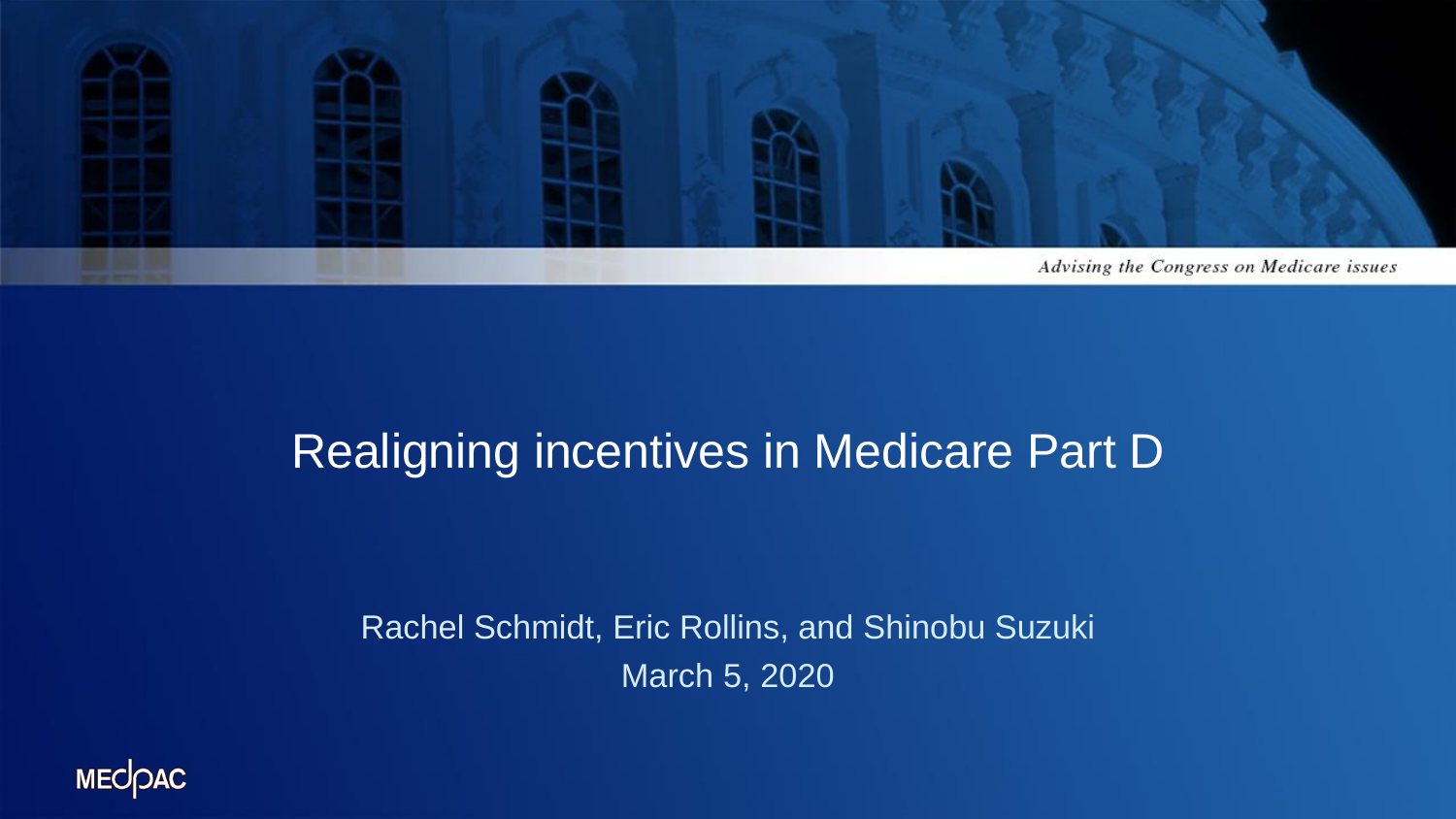## The Commission's approach to Part D reform

- The Congress designed Part D to use a market-based approach
	- Wide choice among competing private plans
	- Plan sponsors have financial incentives and "commercial-like" tools to manage benefit spending
- **Example 20 Figure 10 Figure 10 Figure 10 Figure 10 Figure 10 Figure 10 Figure 10 Figure 10 Figure 10 Figure 10** negotiations among plans, pharmacies, manufacturers
- Commission's work to date has kept with this approach

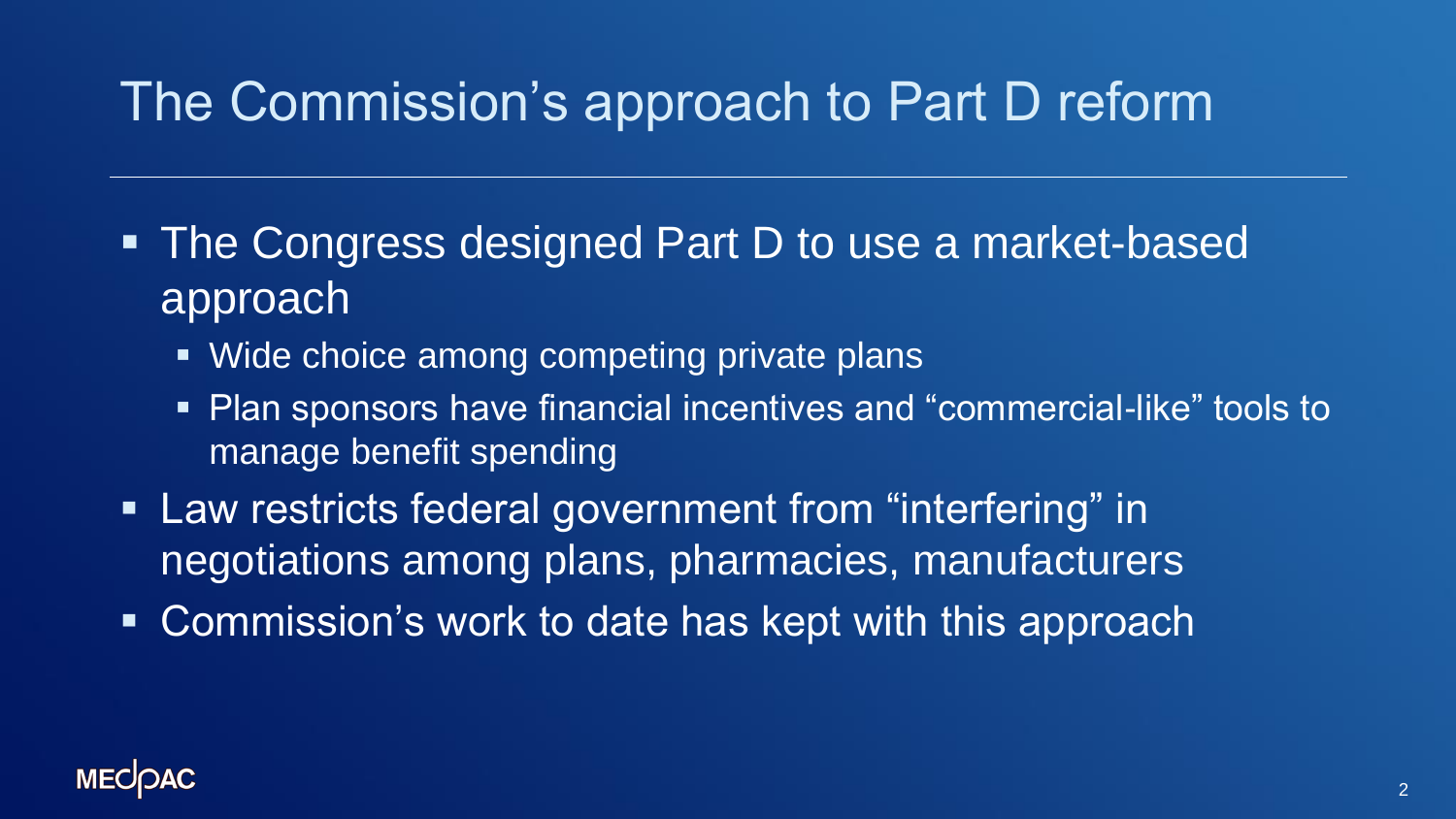#### Why Part D needs to be restructured

- Rapid growth in Medicare's cost-based payments
	- Medicare's reinsurance pays for 80% of catastrophic spending
	- Low-income subsidy (LIS) pays for nearly all cost sharing of LIS enrollees
- Part D's benefit design dampens incentives to manage spending
	- Coverage-gap discount distorts relative prices of brands to generics
	- **. Low plan liability in coverage gap and catastrophic phase**
	- Manufacturer rebates can be larger than plan liability
- **Program design may influence manufacturers' pricing and, in** turn, affect:
	- **Exercificary coinsurance**
	- Medicare program spending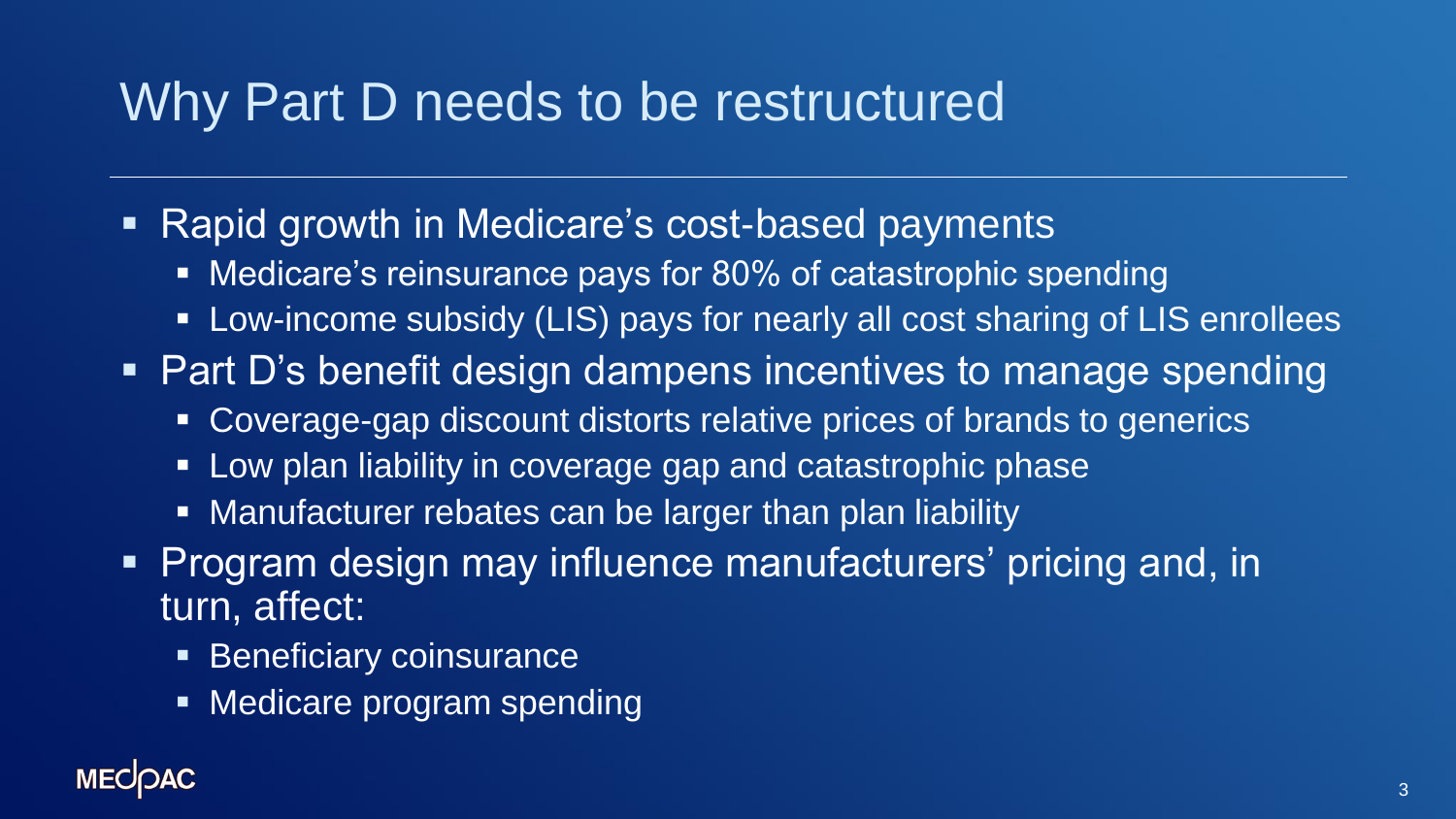### Misaligned incentives in Part D



**MECOAC** Notes: LIS (low-income subsidy), OOP (out-of-pocket), ICL (initial coverage limit). The coverage gap for non-LIS beneficiaries is depicted as it would apply to brand-name drugs and biologics.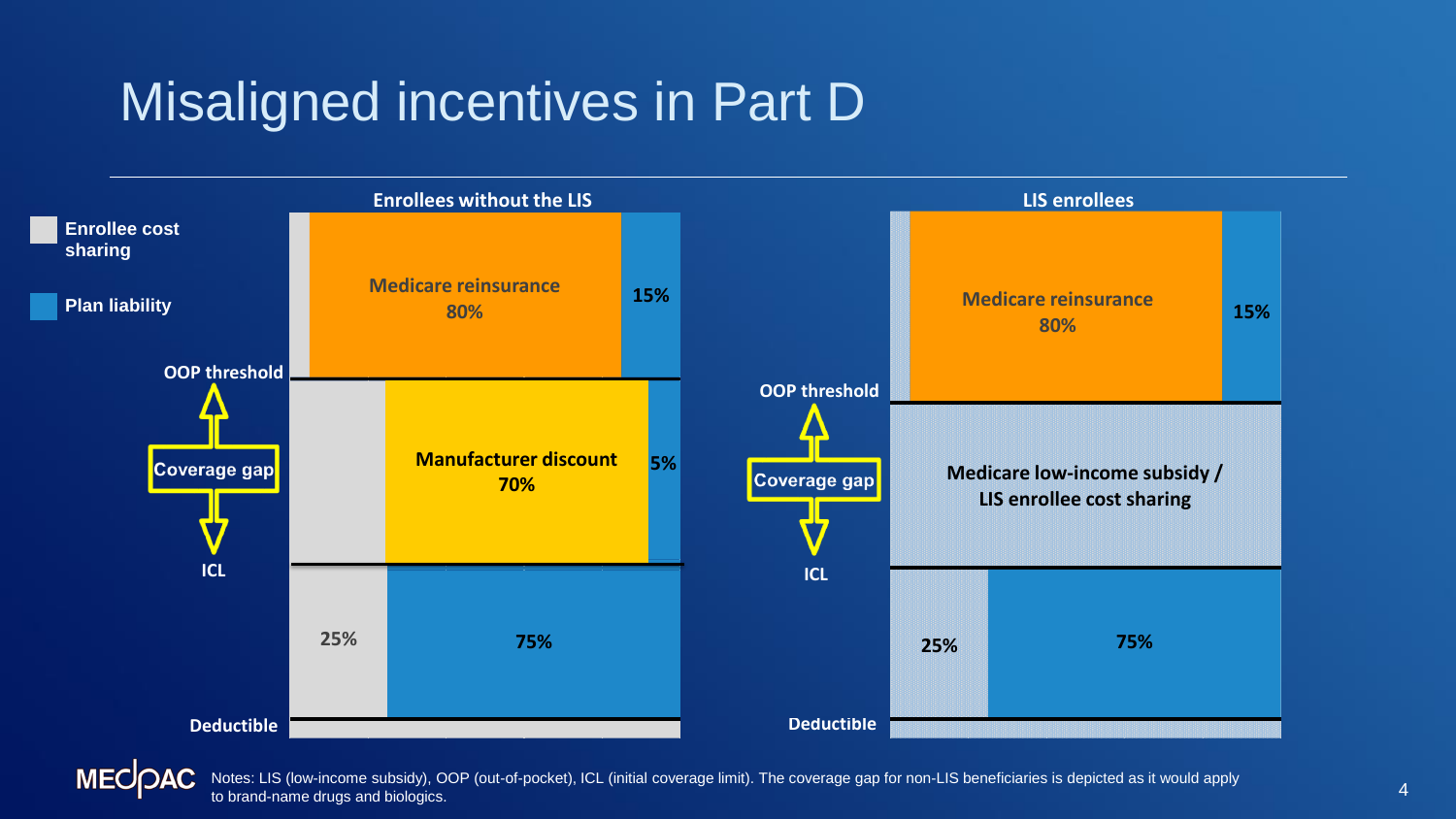## Plans are currently responsible for a much smaller share of Part D costs than in 2007





Notes: LIS (low-income subsidy). Data are preliminary and subject to change. Percentage estimates reflect amounts in Part D prescription drug event data minus average rebates as reported by Medicare Trustees. Figures assume that the percentage reductions in total spending attributable to rebates do not systematically differ between enrollees with and without the LIS. "Other" includes spending paid by supplemental coverage other than from enhanced Part D plans.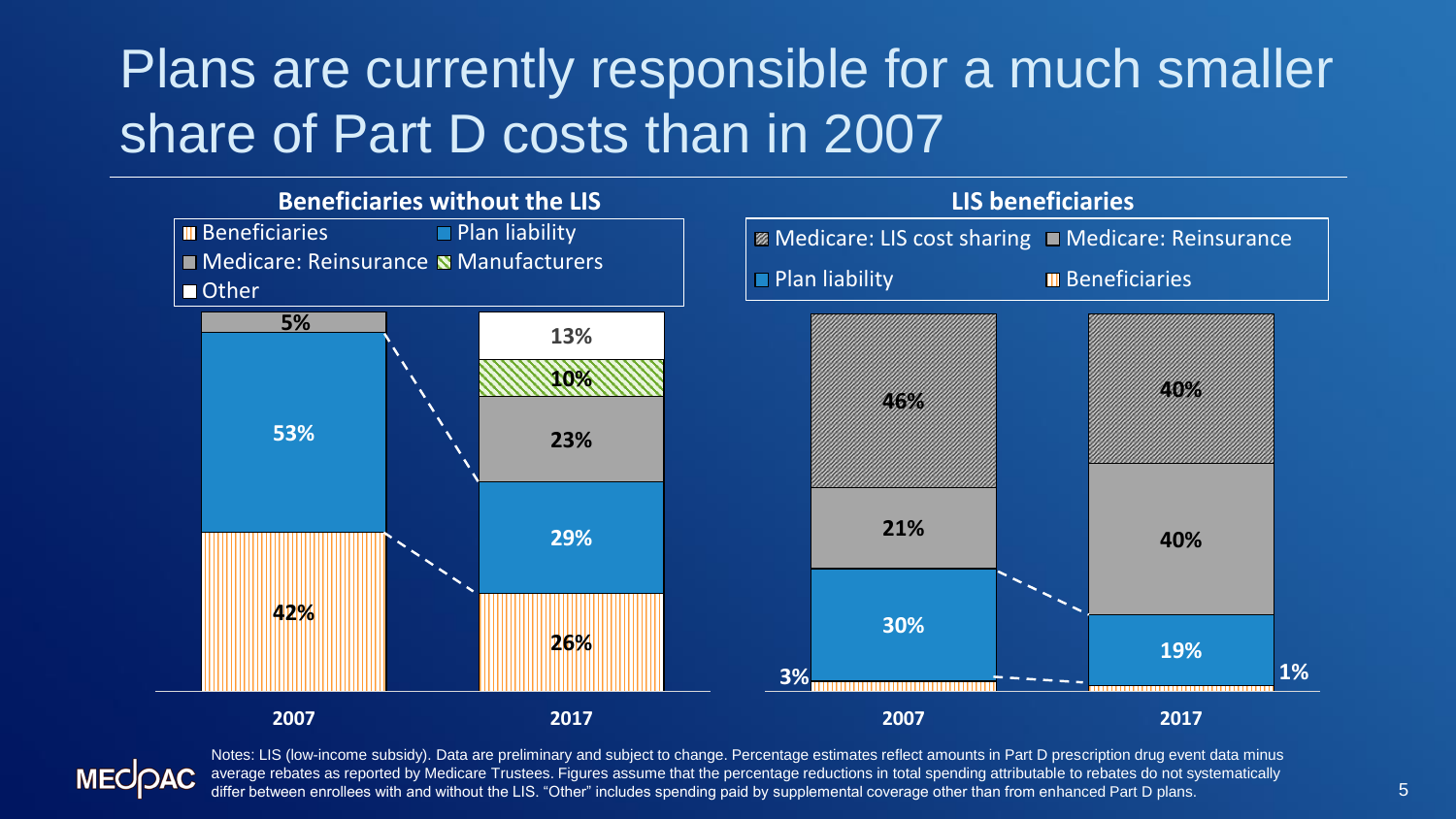### Potential package of reforms

#### ■ Major components

- **Plans become responsible for 75% of spending between the** deductible and OOP threshold
- Restructure the catastrophic benefit to eliminate enrollee cost sharing and shift insurance risk from Medicare to plan sponsors and pharmaceutical manufacturers
- ►Restore risk-based capitated approach
- ►Eliminate program features that distort market incentives

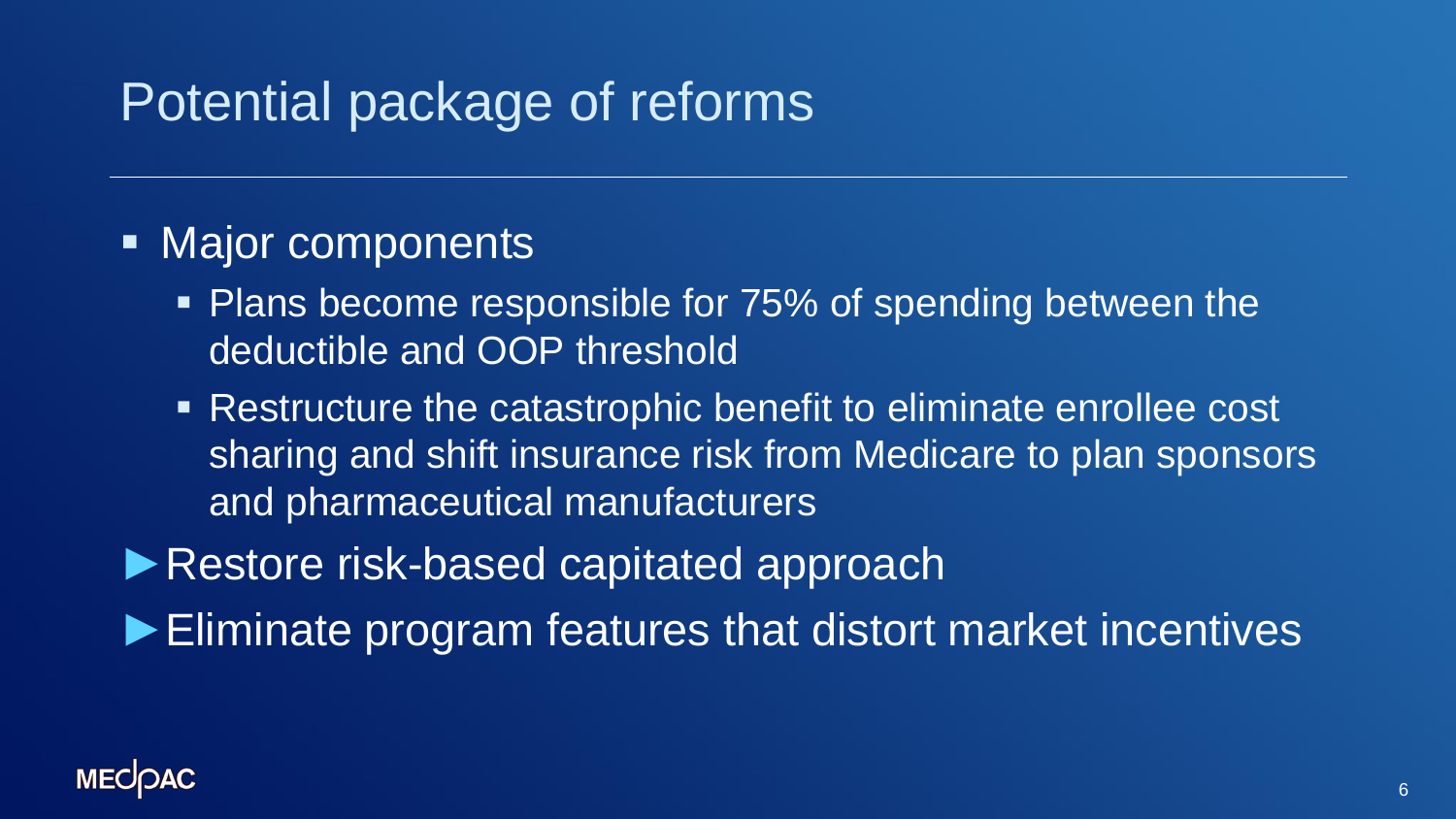# Key elements of the restructured Part D benefit

|                                                  | <b>Current benefit</b> | <b>Restructured benefit</b>                                             |
|--------------------------------------------------|------------------------|-------------------------------------------------------------------------|
| <b>Phase-in period</b>                           | n/a                    | 4 years                                                                 |
| <b>Below OOP threshold</b>                       |                        |                                                                         |
| Enrollee cost sharing between deductible and ICL | 25%                    | 25%                                                                     |
| Plan liability between deductible and ICL        | 75%                    | 75%                                                                     |
| <b>Coverage gap?</b>                             | <b>Yes</b>             | <b>No</b>                                                               |
| <b>Brand manufacturer discount</b>               | 70% in coverage gap    | <b>None</b>                                                             |
| Projected OOP threshold in 2022                  | $$3,100 ($7,100)^*$    | \$3,100                                                                 |
| Total spending at OOP threshold                  | About \$11,000         | About \$11,000                                                          |
| Above OOP threshold (catastrophic phase)         |                        |                                                                         |
| <b>Enrollee cost sharing</b>                     | 5%                     | $0\%$                                                                   |
| <b>Medicare reinsurance</b>                      | 80%                    | 20%                                                                     |
| <b>Plan liability</b>                            | 15%                    | 80% for lower-price generics<br>60% for brands and high-priced generics |
| <b>Manufacturer discount**</b>                   | 0%                     | 20% for brands and high-priced generics                                 |



Notes: n/a (not applicable), LIS (low-income subsidy), OOP (out-of-pocket), ICL (initial coverage limit). \*In 2022, a non-LIS beneficiary would pay about \$3,100 of the \$7,100 threshold and brand manufacturers would discount the remaining \$4,000 in the coverage gap. \*\*Applies to brand-name drugs, biologics, biosimilars, and certain high-priced generics.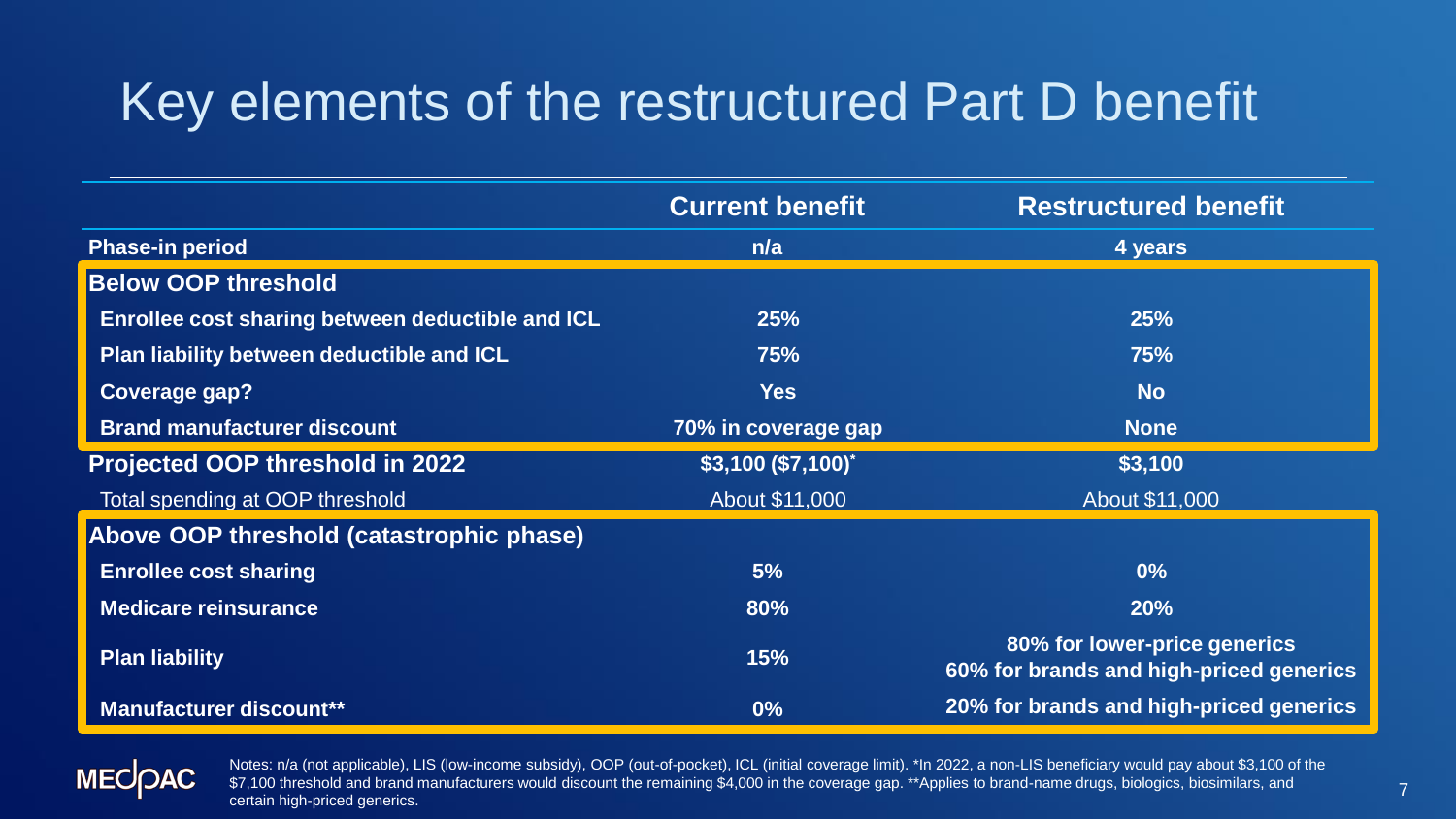#### How Part D would be restructured





Notes: OOP (out-of-pocket), LIS (low-income subsidy). The catastrophic phase (above the OOP threshold) is depicted as it would apply to brand-name drugs, biologics, biosimilars, and high-cost generics. For lower-priced generics, there would be no manufacturer discount and plans would have 80% liability in the catastrophic phase.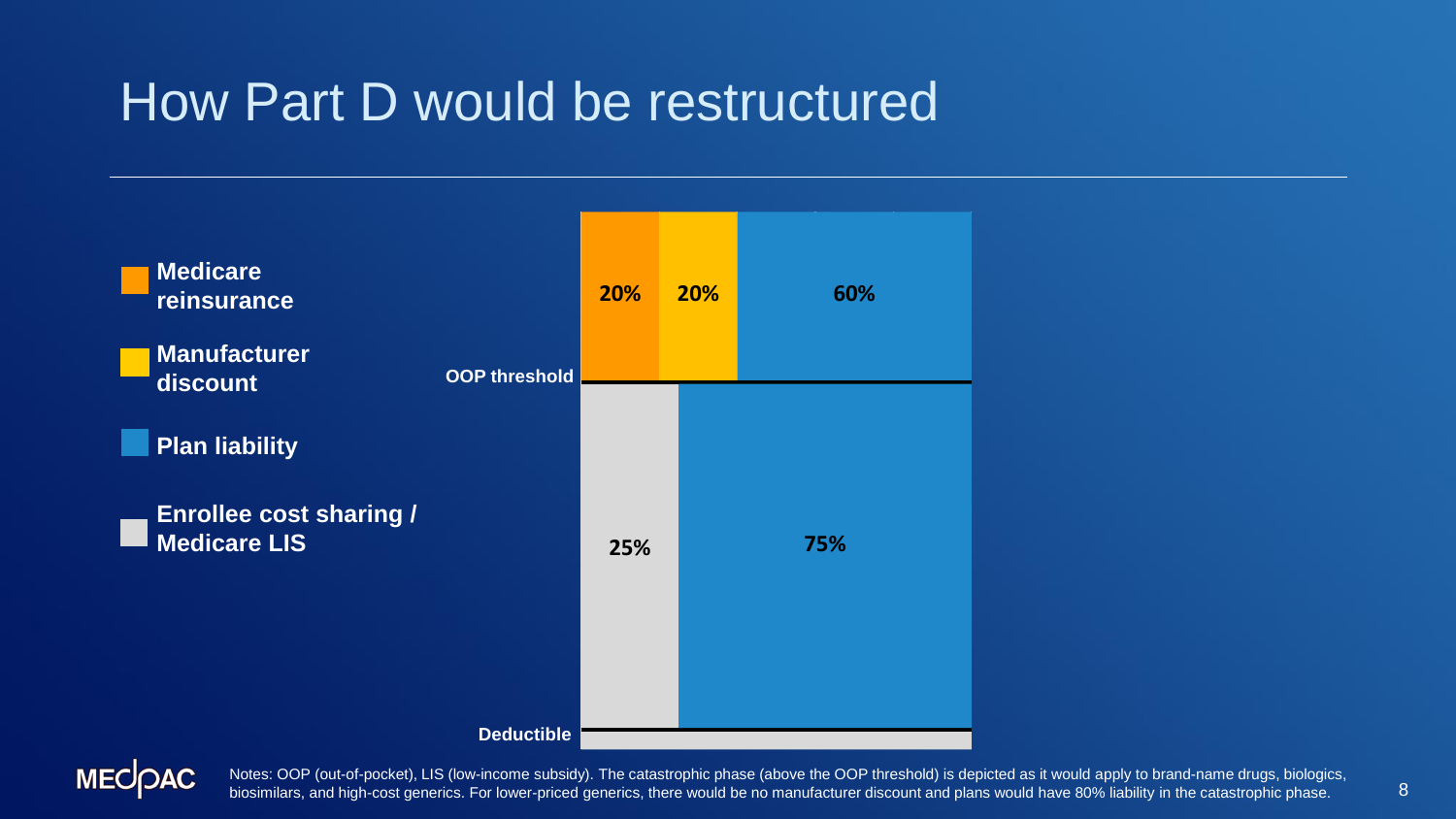# Related policy changes would help ensure a successful transition to a restructured benefit

- **Phase in higher plan liability in catastrophic phase**
- Recalibrate Part D's risk-adjustment model to ensure adequate payments and discourage plans from engaging in risk selection
- **EXAMPE TEMPORARY THEORY MAKE FISK CORTLOOTS MOTE generous during the** transition period
	- Reduce losses that plans bear fully before risk sharing starts
	- **EXTER FILTER SHART AT START STARTS INCREASE SHATE Of losses covered by** government

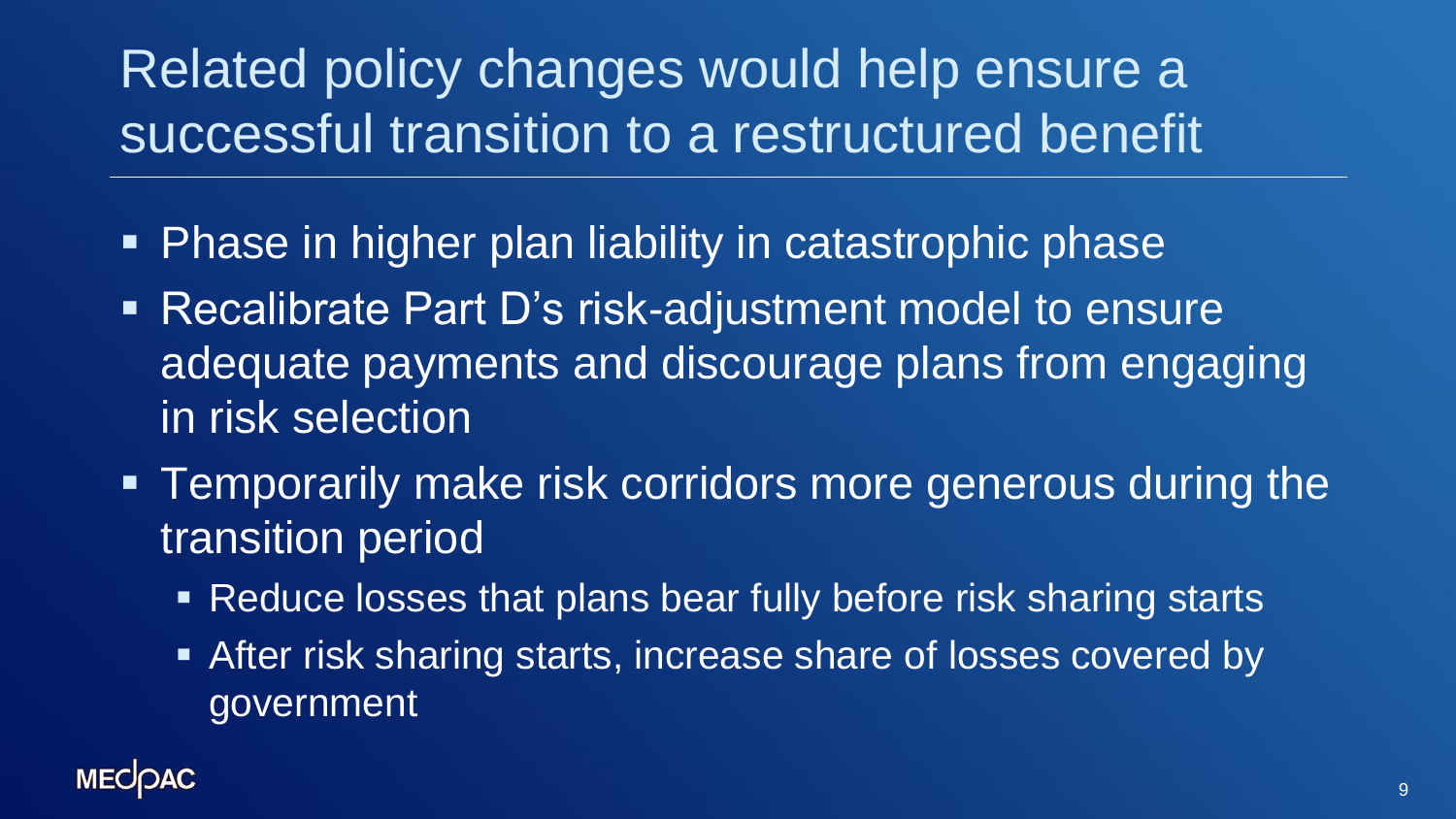New tools would make it easier for Part D plans to manage drug spending

- **. Differentiate LIS cost sharing for preferred and** nonpreferred drugs
- Allow plans to use a nonpreferred tier for specialty drugs
- **Example 2 Five plans greater flexibility in the protected drug classes** 
	- **The Commission recommended removing antidepressants and** immunosuppressants from protected classes (2016)
	- **The Commission supported a CMS proposal to provide plans** with additional tools to manage protected-class drug spending (2019)

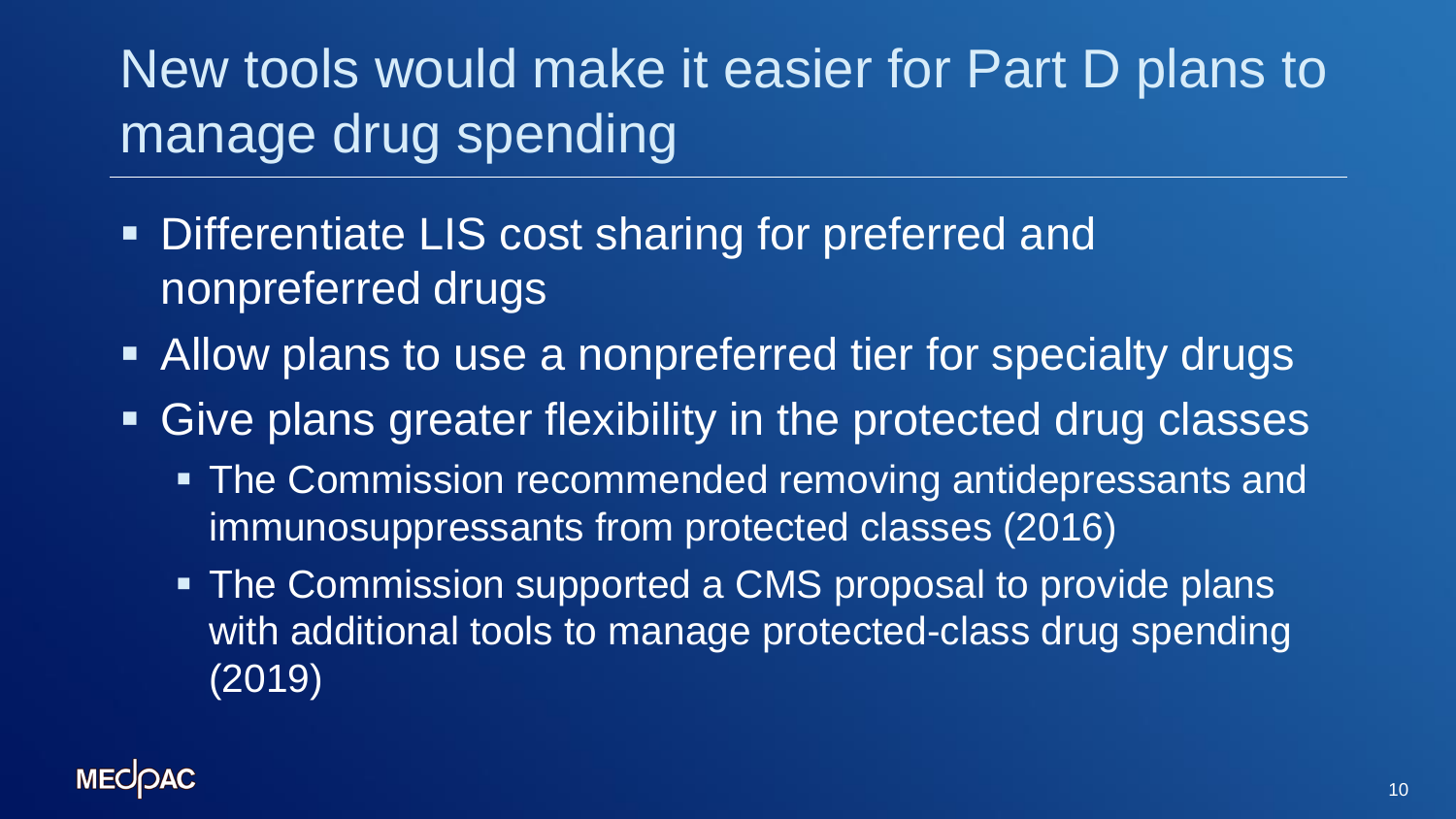Considerations for plans serving low-income beneficiaries and employer-sponsored plans

- Plans with heavy LIS enrollment will see larger increases in plan liability
	- Updates to Part D's risk-adjustment model should ensure that payment rates are adequate
	- **EXTERUM** Temporary changes to risk corridors should help smaller plans
- **Employer group waiver plans (EGWPs) will receive fewer** discounts due to the generosity of their coverage
	- EGWP sponsors should have sufficient lead time to make any needed changes to their benefit packages